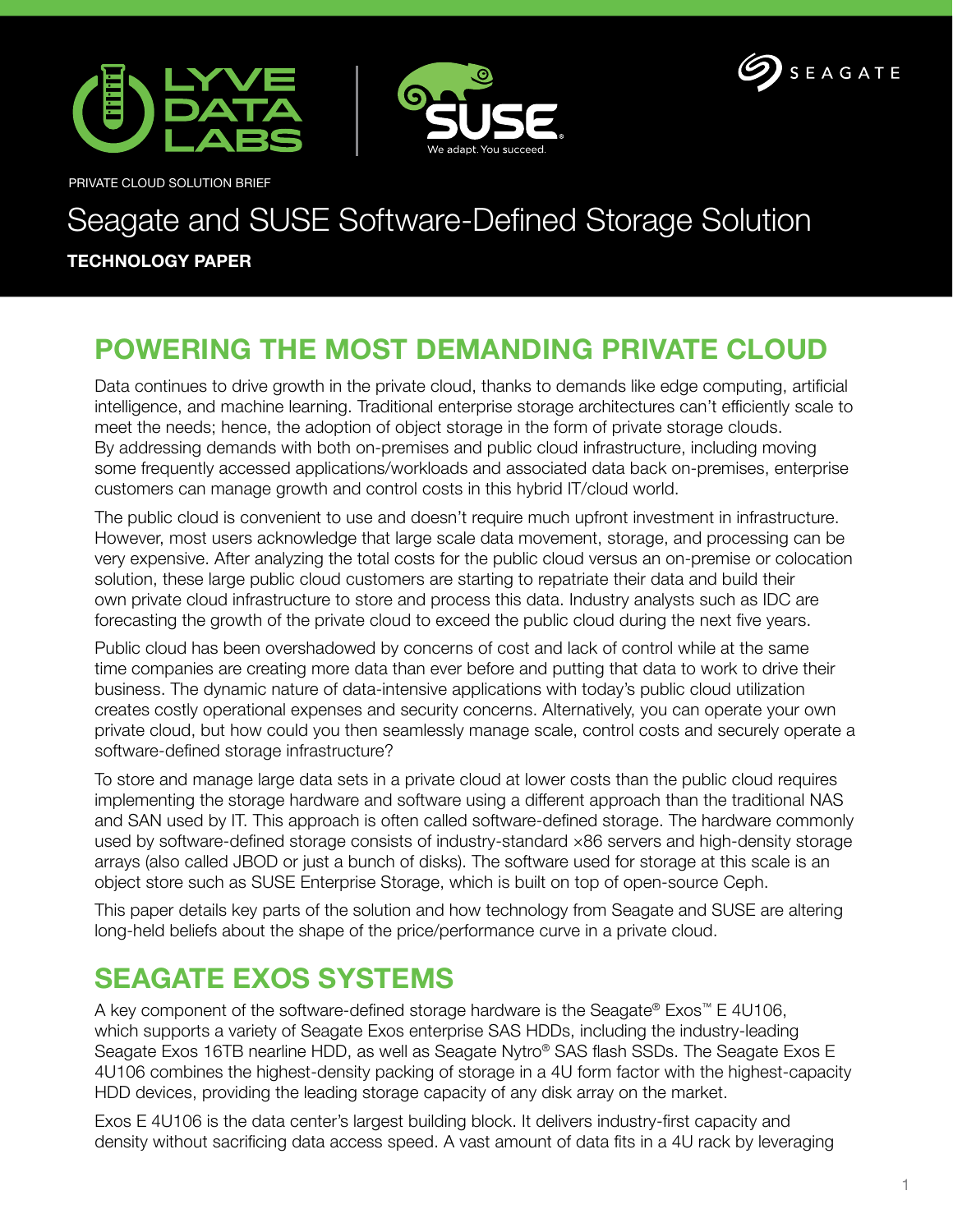up to 106 high-capacity Seagate nearline enterprise SAS HDDs in a single enclosure, which holds up to an unprecedented 1.7PB<sup>1</sup> of raw capacity. With an overall maximum bandwidth of 36GB/s, you can access both mission-critical and archival data with lightning speed and be assured about data availability through must-have redundant hot-swappable components.

As both the designer and manufacturer of the HDDs and the storage platform, Seagate is able to optimize the system design to allow full performance of all 106 disks utilizing patented cooling and system technology.

# **SUSE ENTERPRISE STORAGE**



SUSE, the world's largest independent open-source company, powers digital transformation with agile, enterprise-grade open-source solutions, edge to core to cloud. With over 25 years of collaboration with partners, communities, and customers, SUSE delivers and supports enterprise-grade Linux, software-defined infrastructure and application delivery solutions to create, deploy, and manage workloads anywhere—on-premise, hybrid, and multi-cloud—with exceptional service, value, and flexibility.

SUSE Enterprise Storage delivers a highly scalable, resilient, self-healing storage software system. It is designed for private cloud environments from petabytes up to exabytes in scale. This intelligent, software-defined storage solution is based on Ceph, an industry-leading SDS solution and the most popular one among OpenStack users. With Ceph, a single system administrator can manage up to 4PB of data—six times more than an administrator in an equivalent block-storage environment.

Ceph also comes with erasure coding, which enables you to define settings for data protection. The latest iteration of Ceph, available in SUSE Enterprise Storage, offers BlueStore, which doubles the write performance of previous releases and significantly reduces input and output latency. It can also help you free up capacity via data compression.

SUSE Enterprise Storage can reduce IT costs by optimizing data placement with the ability to automatically move data between tiers and leveraging industry-standard servers to present a unified storage servicing block, file, and object protocols. Having storage that can meet the current needs and requirements of the data center while supporting topologies and protocols demanded by new web-scale applications enables administrators to support the ever-increasing storage requirements of the enterprise with ease.

#### **SOLUTION BENEFITS**

This Seagate and SUSE software-defined storage solution enables optimal agility and cost benefits for the private cloud infrastructure by providing a unified platform where structured and unstructured data can coexist and be accessed as file, block, or object, depending on the application's requirements. The combination of open-source software (Ceph), industry-standard servers, and the latest proven technology innovations in Seagate HDDs and storage systems reduces time-to-market and cost while enabling easy to manage scalability needed to keep up with future demands.